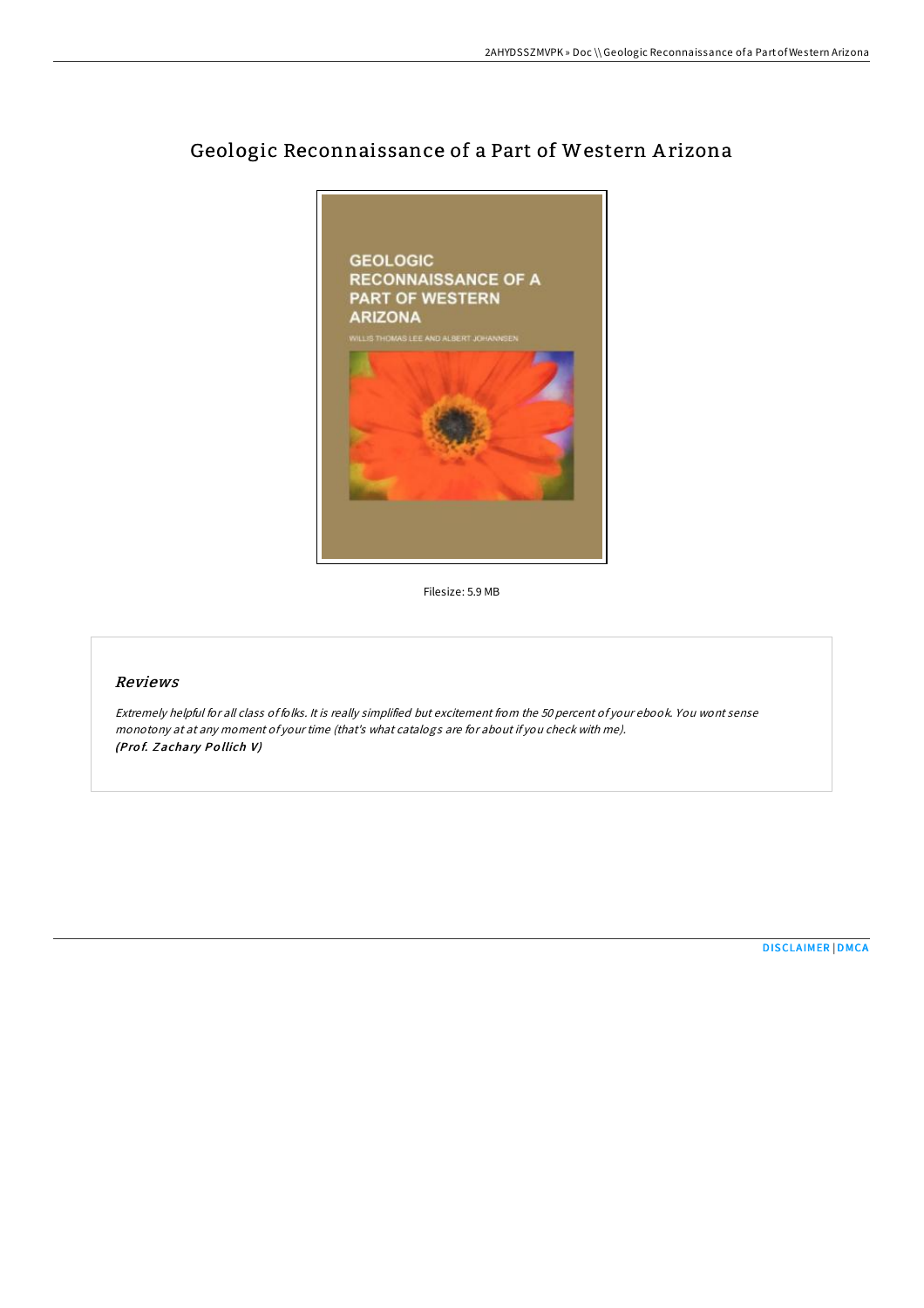# GEOLOGIC RECONNAISSANCE OF A PART OF WESTERN ARIZONA



**DOWNLOAD PDF** 

Rarebooksclub.com, United States, 2012. Paperback. Book Condition: New. 246 x 189 mm. Language: English . Brand New Book \*\*\*\*\* Print on Demand \*\*\*\*\*.This historic book may have numerous typos and missing text. Purchasers can download a free scanned copy of the original book (without typos) from the publisher. Not indexed. Not illustrated. 1908 Excerpt: . Mountains and Big Sandy Wash consists of a long, graded detrital slope (see fig. 2, p. 24), more or less deeply cut by parallel washes, such as Deluge Wash. This highly inclined detrital slope, the western fault scarp of the Hualpai Mountains, and the fault scarp to the east (Aquarius CliFs) all terminate at the south in practically the same latitude. The southern end of the valley, between the Artillery Mountains and the Aubrey Hills, has a slight inclination to the east, but is in general an undissected and undrained detrital plain. Rock formations.--The oldest rocks in the Big Sandy Valley are the granites exposed in the bordering mountains and cliffs, which, because of their resemblance to the granite beneath the Cambrian sediments in the Grand Wash Cliffs, are thought to be of pre-Cambrian age. They are overlain in places by Tertiary andesites. The trough formed by these older rocks is partly filled with rock debris which has been later exposed by erosion. The oldest detrital beds have been upturned and eroded to depths of 800 feet or more. They are composed of clay, sand, and gravel, and in places contain Fig. 14.--Sketch section across Big Sandy Wash near mouth of Deluge Wash, showing the older gravels tilted eastward, eroded, and overlain by younger gravels, and again eroded and partly covered by recent floodplain deposits. 1, Flood-plain deposits; 2, Temple Bar (?) conglomerate; 3, gravel. granite bowlders 5 to 8 feet in diameter. In other...

 $\Box$ Read Geologic Reconnaissance of a Part of Western Arizona [Online](http://almighty24.tech/geologic-reconnaissance-of-a-part-of-western-ari.html)  $\mathbf{H}$ Do wnload PDF Geologic Reconnais[sance](http://almighty24.tech/geologic-reconnaissance-of-a-part-of-western-ari.html) of a Part of Western Arizona